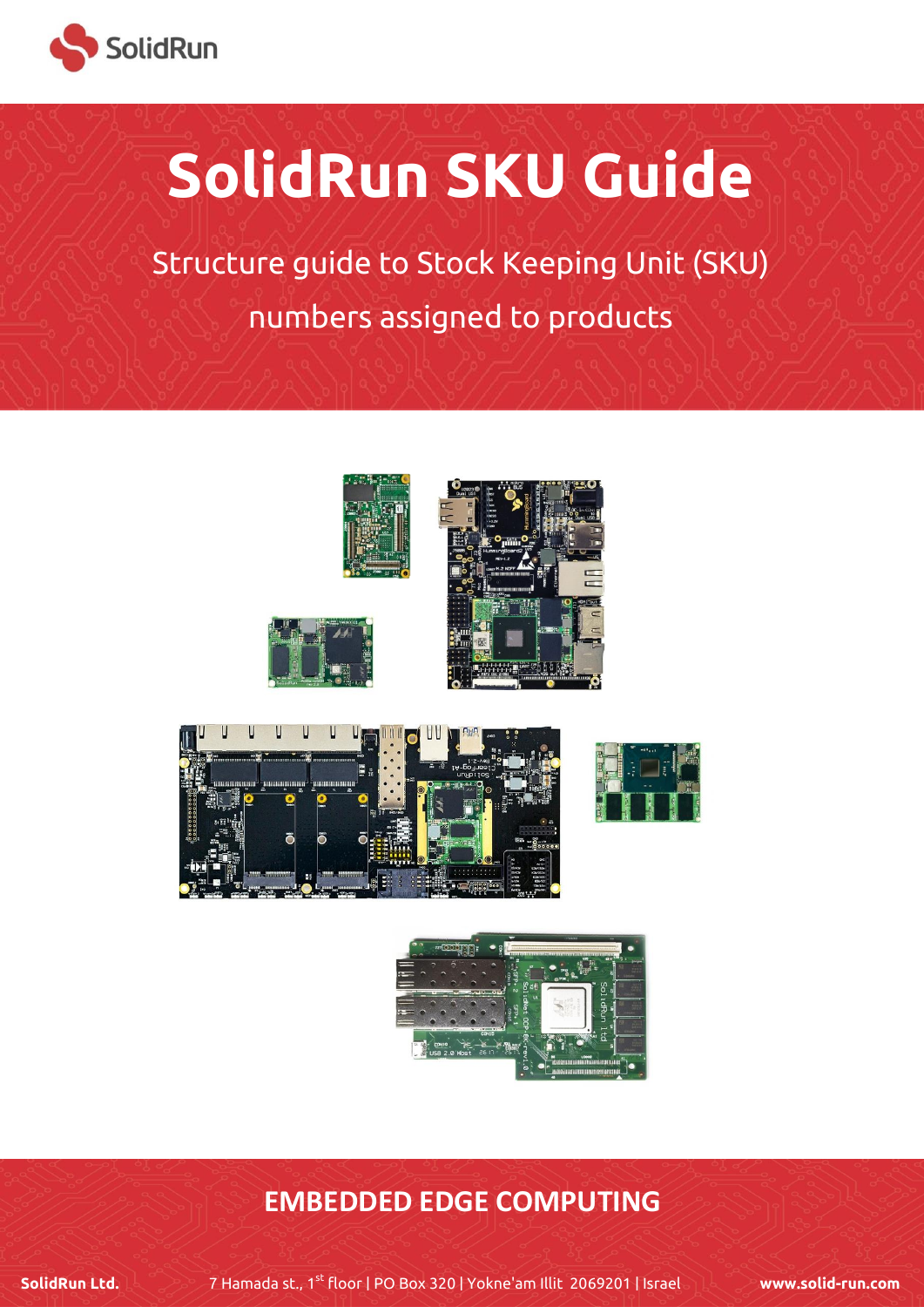## **SKU Structure Overview**

The SKU is a set of 23 characters including both numbers and letters. Each SKU is assigned to a product and describes its set of features (each configuration has a unique SKU). Although the basic SKU structure is similar across all products, there are small differences between SOMs and Carriers, and also between the three families due to different possible features.



### **Basic Structure for SOMs**

\*Above are just a number of examples for reference.

\*WiFi/BT applicable only for NXP SOMs, SPI applicable for Intel and Marvell SOMs.

\*Temp grade for Intel is only **C**ommercial, and for Marvell only **C**ommercial and **I**ndustrial.

\*Fusing is only applicable for NXP SOMs, on Intel and Marvell **0** will always display.

### **Basic Structure for Carriers, Kits and SBCs**



\*Above are just a number of examples for reference.

\*WiFi/BT applicable only for NXP devices, SPI applicable for Intel and Marvell devices.

\*Temp grade for Intel is **C**ommercial only, and for Marvell **C**ommercial and **I**ndustrial only.

\*Each carrier configuration includes either a heatsink (**H**) or enclosure (**E**).

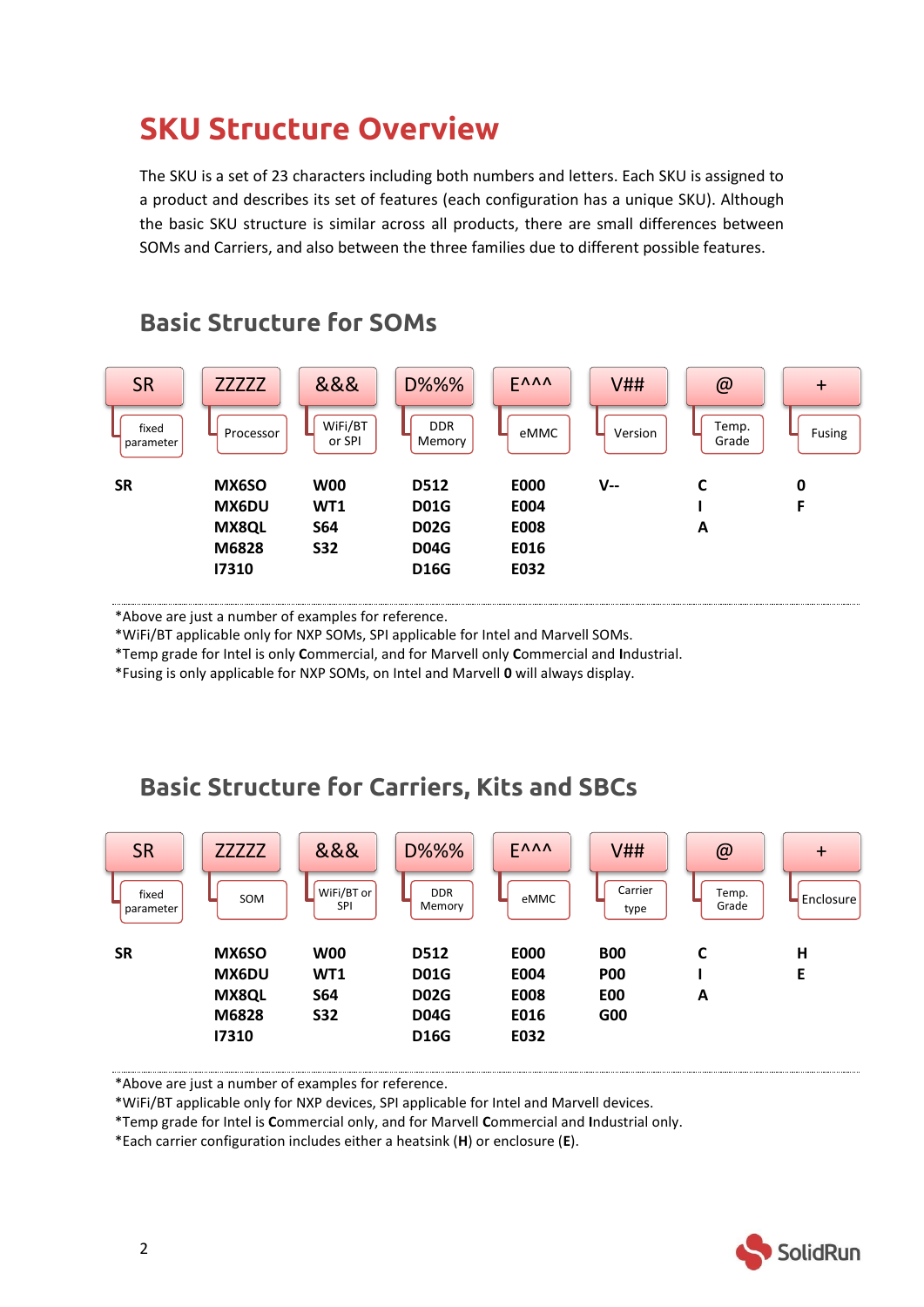# **System on Module (SOM)**

### **NXP Family**





- The first two letters are **[SR]** indicating SolidRun.
- The next set of 5 letters and numbers indicates the processor name and type. For NXP SOMs this could be **[MX6]** or **[MX8]** followed by two letters for the type, i.e **[QD]** for Quad or **[DL]** for Dual Lite.
- The next set of 3 letters and numbers indicates WiFi/BT with two possibilities: **[WT1]** for included WiFi/BT or **[WT0]** for non-included.
- The next 4 characters indicate DDR memory, starting with the letter **[D]** and followed by memory amount, i.e **[02G]** for 2 GB or **[512]** for 512 MB.
- The next 4 characters indicate eMMC memory, starting with the letter **[E]** and followed by the amount, i.e **[008]** for 8 GB eMMC.
- The next set of 3 characters indicates the version of the SOM, i.e **[V15]** for version 1.5 or **[V10]** for version 1.0.
- The next letter indicates the temperature grade in a single letter **[C]** for commercial, **[A]** for automated and **[I]** for industrial.
- The final number indicates fusing **[0]** for non-fused or **[1]** for fused.

#### Example SKU: **SRMX6QDWT1D02GE008V15A0**

This SOM has an i.MX6 Quad processor, including WiFi/BT, 2GB DDR memory, 8GB eMMC, is version 1.5, automated temp grade and is unfused.

#### Example SKU: **SRMX6DLW00D01GE008V15C0**

This SOM has an i.MX6 Dual-Lite processor, without WiFi/BT, 1GB DDR memory, 8GB eMMC, is version 1.5, commercial temp grade and is unfused.

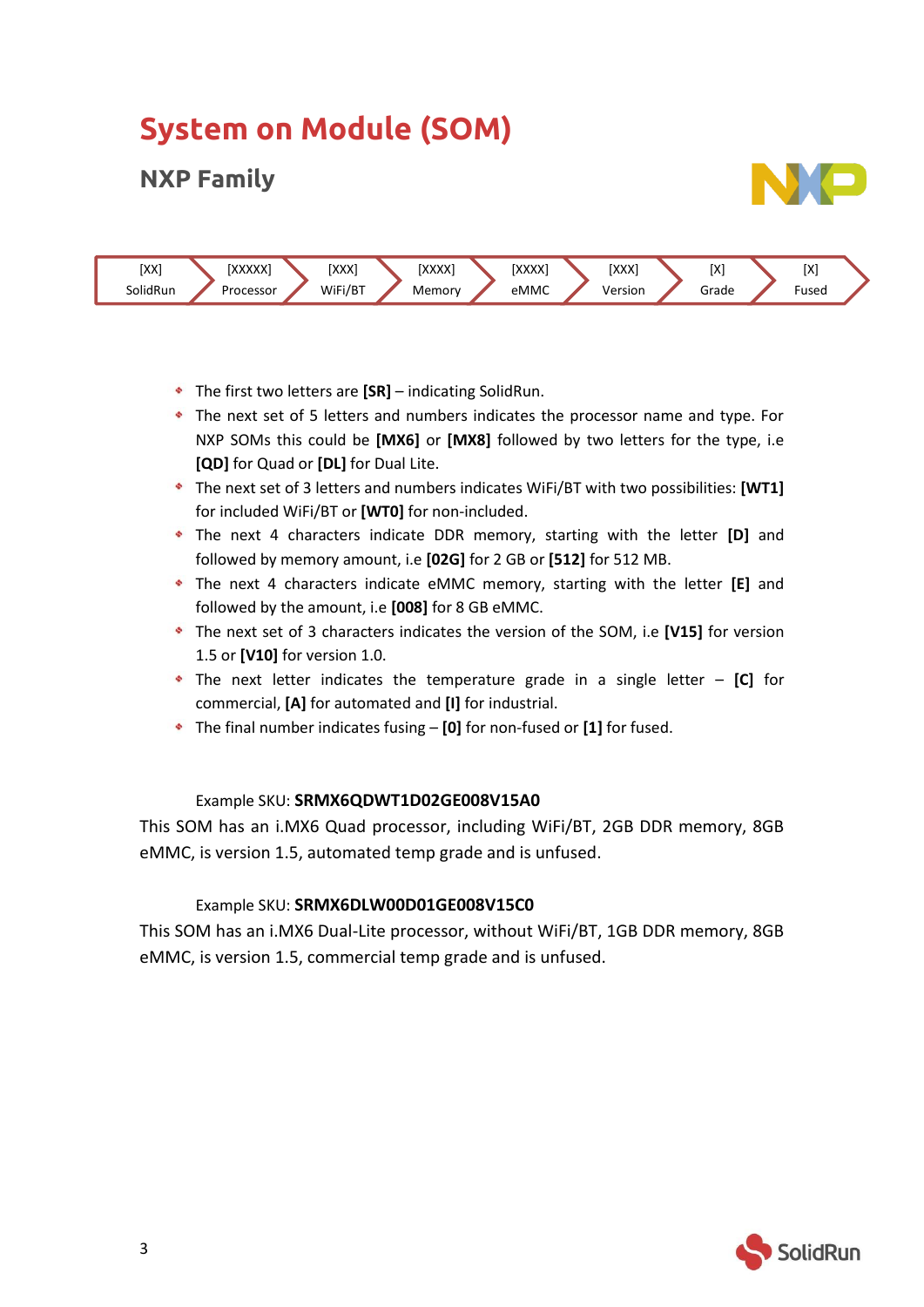### **Intel Family**



- The first two letters are **[SR]** indicating SolidRun.
- The next set of 5 letters and numbers indicates the processor name and type. For Intel SOMs this could be **[I8000]** or **[I3710]**.
- The next set of 3 letters and numbers indicates SPI: For Intel SOMs this is **[S64]**.
- The next 4 characters indicate DDR memory, starting with the letter **[D]** and followed by memory amount, i.e **[02G]** for 2 GB.
- The next 4 characters indicate eMMC memory, starting with the letter **[E]** and followed by the amount, i.e **[008]** for 8 GB eMMC.
- The next set of 3 characters indicates the version of the SOM, i.e **[V15]** for version 1.5 or **[V10]** for version 1.0.
- The next letter indicates the temperature grade in a single letter **[C]** for commercial.
- The final number is a placeholder and always **[0]**.

#### Example SKU: **SRI8000S64D04GE008V13C0**

This SOM has an Intel Braswell E8000 processor, including 64 Mbit SPI, 4GB DDR memory, 8GB eMMC, is version 1.3 and commercial temp grade.



intel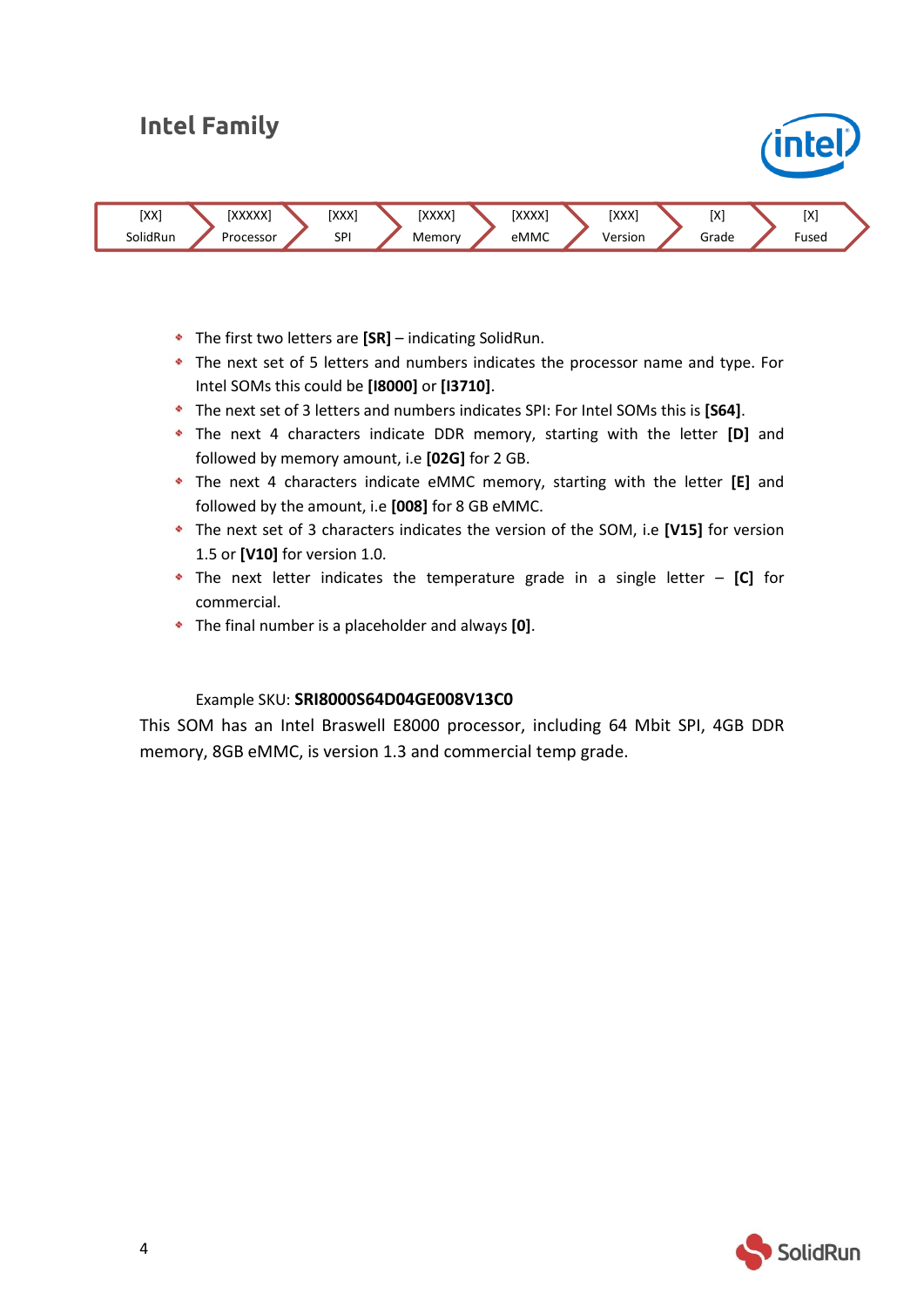### **Marvell Family**





- The first two letters are **[SR]** indicating SolidRun.
- The next set of 5 letters and numbers indicates the processor name. For Marvell A388 SOMs this is **[M6828]**.
- The next set of 3 letters and numbers indicates SPI: For A388 SOMs this is **[S32]**.
- The next 4 characters indicate DDR memory, starting with the letter **[D]** and followed by memory amount, i.e **[01G]** for 1 GB.
- The next 4 characters indicate eMMC memory, starting with the letter **[E]** and followed by the amount, i.e **[008]** for 8 GB eMMC.
- The next set of 3 characters indicates the version of the SOM, i.e **[V20]** for version 2.0.
- The next letter indicates the temperature grade in a single letter **[C]** for commercial and **[I]** for industrial.
- The final number is a placeholder and always **[0]**.

#### Example SKU: **SRM6828S32D01GE008V20C0**

This SOM has an ARMADA M6828 processor, including 32 Mbit SPI, 1GB DDR memory, 8GB eMMC, is version 2.0 and commercial temp grade.

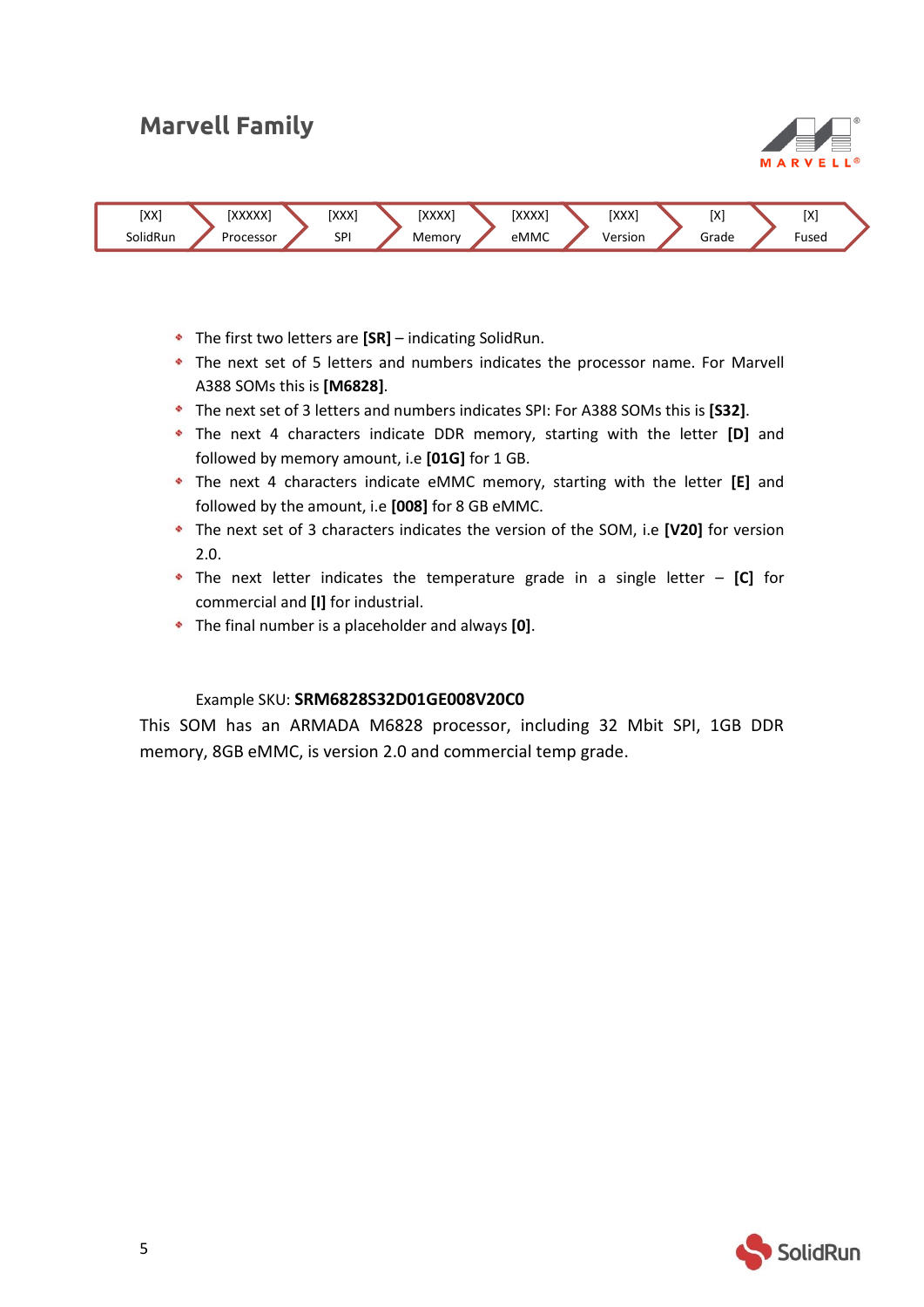# **Embedded Computers, Kits & SBCs**

### **NXP Family**





- The first two letters are **[SR]** indicating SolidRun.
- The next set of 5 letters and numbers indicates the SOM name and type. For NXP SOMs this could be **[MX6]** or **[MX8]** followed by two letters for the type, i.e **[QD]** for Quad or **[DL]** for Dual Lite.
- The next set of 3 letters and numbers indicates WiFi/BT with two possibilities: **[WT1]** for included WiFi/BT or **[WT0]** for non-included.
- The next 4 characters indicate DDR memory, starting with the letter **[D]** and followed by memory amount, i.e **[02G]** for 2 GB or **[512]** for 512 MB.
- The next 4 characters indicate eMMC memory, starting with the letter **[E]** and followed by the amount, i.e **[008]** for 8 GB eMMC.
- The next set of 3 characters indicates the carrier/SBC type: **[B00]** for HummingBoard Base, **[P00]** for HummingBoard Pro, **[G00]** for HummingBoard Gate, or **[E00]** for HummingBoard Edge.
- The next letter indicates the temperature grade in a single letter **[C]** for commercial, **[A]** for automated and **[I]** for industrial.
- The final letter indicates either **[E]** for including enclosure or **[H]** for heatsink.

#### Example SKU: **SRMX6SOWT1D512E008E00AH**

This SBC has an i.MX6 Solo SOM, including WiFi/BT, 512MB DDR memory, 8GB eMMC, is a HummingBoard Edge, automated temp grade and includes a heatsink (and not an enclosure).

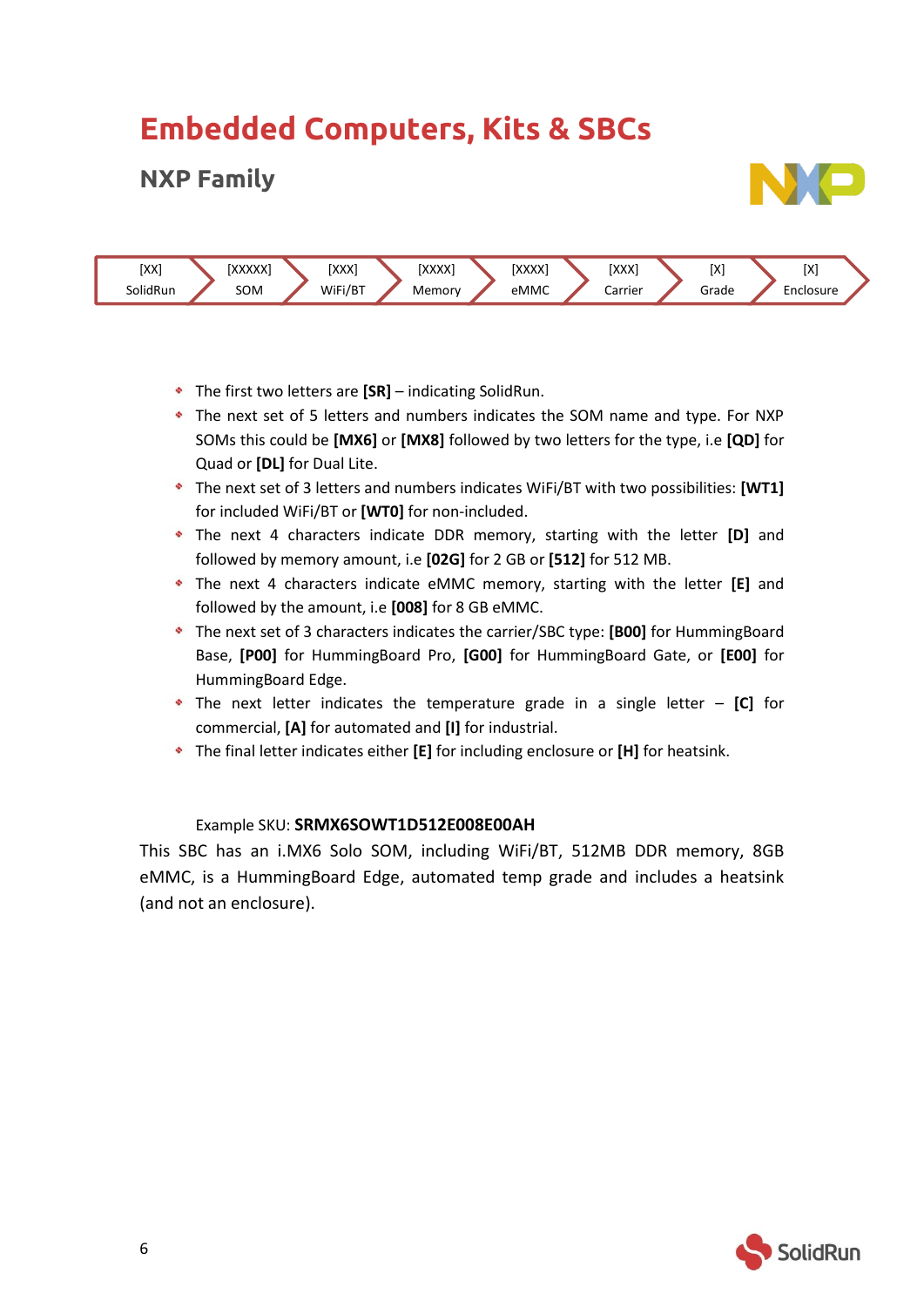### **Intel Family**



- The first two letters are **[SR]** indicating SolidRun.
- The next set of 5 letters and numbers indicates the SOM name and type. For Intel SOMs this could be **[I8000]** or **[I3710]** for Intel Braswell 8000 and 3710.
- The next set of 3 letters and numbers indicates SSD, which could be **[S00]** for no SSD included, or **[S32]** for example indicating 32GB SSD. An indication of pre-installed Windows on the SSD is with the letter W followed by the SSD size, i.e **[W32]** for Windows on 32GB SSD.
- The next 4 characters indicate DDR memory, starting with the letter **[D]** and followed by memory amount, i.e **[02G]** for 2 GB or **[512]** for 512 MB.
- The next 4 characters indicate eMMC memory, starting with the letter **[E]** and followed by the amount, i.e **[008]** for 8 GB eMMC.
- The next set of 3 characters indicates the type of the SBC, for SolidPC this is **[Q00]**.
- The next letter indicates the temperature grade in a single letter **[C]** for commercial.
- The final letter indicates either **[E]** for including enclosure or **[H]** for heatsink.

#### Example SKU: **SRI3710S00D04GE008Q00CH**

This SBC has an IB 3710 SOM, including no SSD, 4GB DDR memory, 8GB eMMC, is a SoldPC, commercial temp grade and includes a heatsink (and not an enclosure).